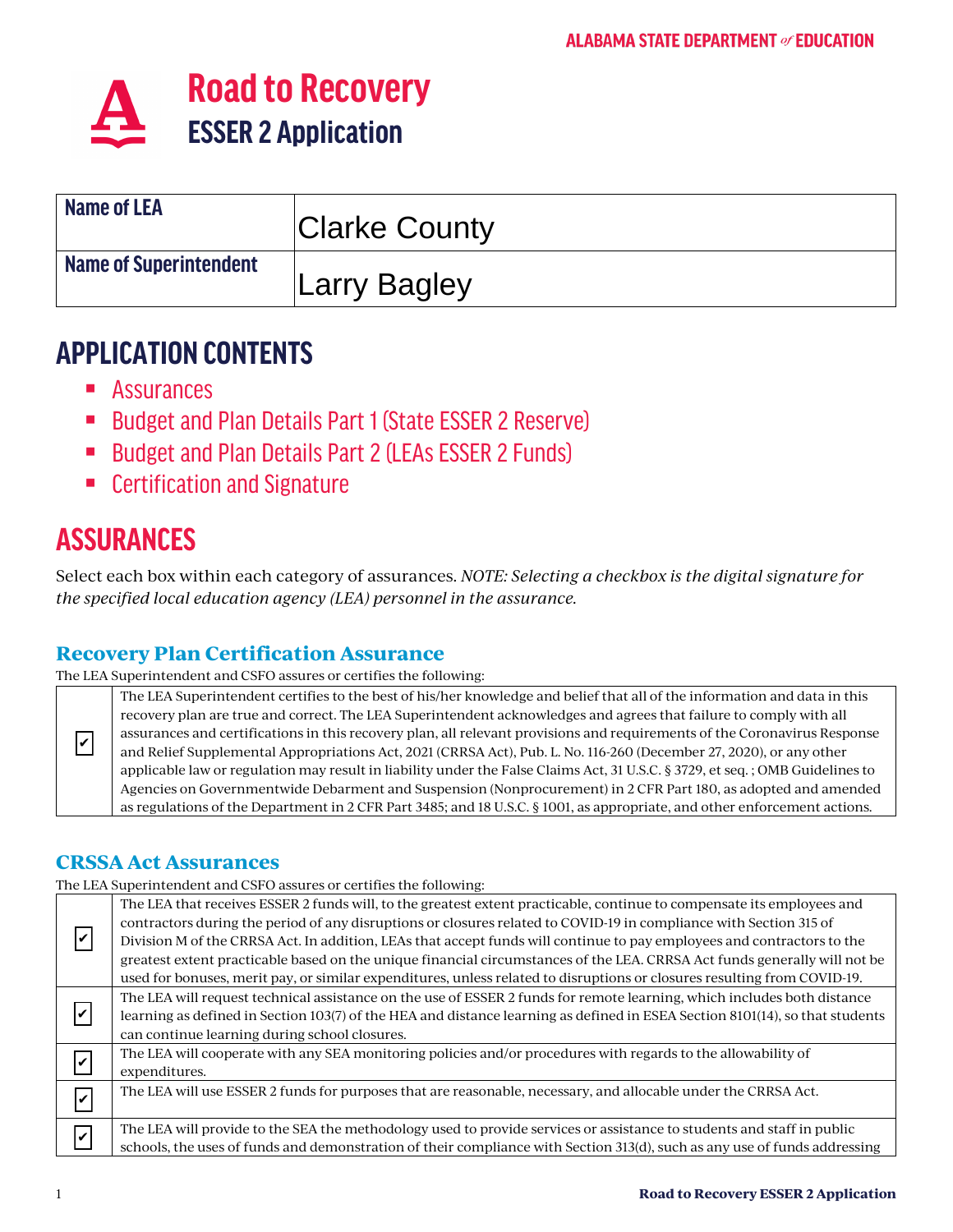#### **ALABAMA STATE DEPARTMENT of EDUCATION**

| the digital divide, including securing access to home-based connectivity and remote-use devices, related issues in        |
|---------------------------------------------------------------------------------------------------------------------------|
| supporting remote learning for all students, including disadvantaged populations.                                         |
| The LEA will cooperate with any examination of records with respect to such funds by making records available for         |
| inspection, production, examination, and authorized individuals for interview and examination, upon request.              |
| The LEA will comply with the provisions of all applicable acts, regulations, and assurances; the following provisions of  |
| Education Department General Administrative Regulations (EDGAR) 34 CFR Parts 76, 77, 81, 82, 84, 97, 98, and 99; the      |
| OMB Guidelines to Agencies on Governmentwide Debarment and Suspension (Nonprocurement) in 2 CFR Part 180, as              |
| adopted and amended as regulations of the Department in 2 CFR Part 3485; and the Uniform Guidance in 2 CFR Part 200,      |
| as adopted and amended as regulations of the Department in 2 CFR Part 3474.                                               |
| The LEA will comply with General Education Provisions Act (GEPA) Sections 427 and 442.                                    |
|                                                                                                                           |
| The LEA will take all necessary steps to allow every student, teacher, and other program beneficiary to participate in    |
| the ESSER 2 program. If any barrier arises that impedes equal access to, or participation, in the program, the LEA will   |
| quickly address and resolve those issues. (GEPA 427)                                                                      |
| The LEA will provide services and assistance from ESSER 2 funds to students and staff during the period of performance.   |
| (LEAs will be allowed to expend funds until September 30, 2023. Pre-award costs will be allowed for allowable costs on or |
| after March 13, 2020.)                                                                                                    |
| The LEA will comply with the maintenance of effort provision in Section 317(a) of Division M of the CRRSA Act absent      |
| waver by the Secretary pursuant to Section 317(b) thereof.                                                                |

#### **Other General Assurances**

The LEA Superintendent and CSFO assures or certifies the following:

|                          | The LEA will complete a comprehensive needs assessment outlining how the district will align resources for High-        |
|--------------------------|-------------------------------------------------------------------------------------------------------------------------|
| $\mathbf{v}$             | Quality Instructional Materials (HQIM), High-Quality Professional Development (HQPD), High-Quality Tools for            |
|                          | Supporting Unfinished Learning, and Facility Renovations that will close the achievement gap of students caused by the  |
|                          | COVID-19 pandemic.                                                                                                      |
| $\vert\mathbf{v}\vert$   | The LEA will submit a completed rubric identifying alignment to specific qualifiers for all selections that have not    |
|                          | been previously vetted by the ALSDE through an initiative, program, connected group, and/or vetted list.                |
|                          | The LEA will plan using the comprehensive needs assessment as a tool for making decisions for students and staff (i.e., |
| $ \mathcal{V} $          | targeted student groups -- students who are behind or have skills/standards gap and planning High-Quality               |
|                          | Professional Development making sure that there is adequate time to teach necessary content).                           |
|                          | The LEA will embed opportunities for tutoring and extended learning time throughout the academic school day through     |
| $\overline{\mathcal{C}}$ | alignment with the master schedule. The LEA will also consider times before and after school, on weekends, and during   |
|                          | the summer for the 2021-2022/2022-2023 school years.                                                                    |

#### **ESSER 2 Allowable Use Assurance**

The LEA Superintendent and CSFO assures or certifies the following:

| The LEA will only provide the following allowable services and assistance from ESSER 2 funds to students and staff: |                                                                                                                                                                                                                                                                                                             |  |  |  |
|---------------------------------------------------------------------------------------------------------------------|-------------------------------------------------------------------------------------------------------------------------------------------------------------------------------------------------------------------------------------------------------------------------------------------------------------|--|--|--|
| $\overline{\mathbf{v}}$                                                                                             | Activities authorized by the Every Student Succeeds Act (ESSA).                                                                                                                                                                                                                                             |  |  |  |
| Ιv                                                                                                                  | Activities authorized by the Individuals with Disabilities Education Act (IDEA).                                                                                                                                                                                                                            |  |  |  |
| Activities authorized by the Adult Education and Family Literacy Act.                                               |                                                                                                                                                                                                                                                                                                             |  |  |  |
| V                                                                                                                   | Activities authorized by the Carl D. Perkins Career and Technical Education Act of 2006.                                                                                                                                                                                                                    |  |  |  |
| V                                                                                                                   | Activities authorized by Subtitle B of Title VII of the McKinney-Vento Homeless Assistance Act.                                                                                                                                                                                                             |  |  |  |
| ∣✓                                                                                                                  | Coordination of preparedness and response efforts of local education agencies with state, local, tribal, and<br>territorial public health departments, and other relevant agencies, to improve coordinated responses<br>among such entities to prevent, prepare for, and respond to the coronavirus.        |  |  |  |
| $\boldsymbol{ } \boldsymbol{\mathcal{V}}$                                                                           | Providing principals and other school leaders with the resources necessary to address the needs of their<br>individual schools.                                                                                                                                                                             |  |  |  |
|                                                                                                                     | Activities to address the unique needs of low-income children or students, children with disabilities, English<br>learners, racial and ethnic minorities, students experiencing homelessness, and foster care youth, including how<br>outreach and service delivery will meet the needs of each population. |  |  |  |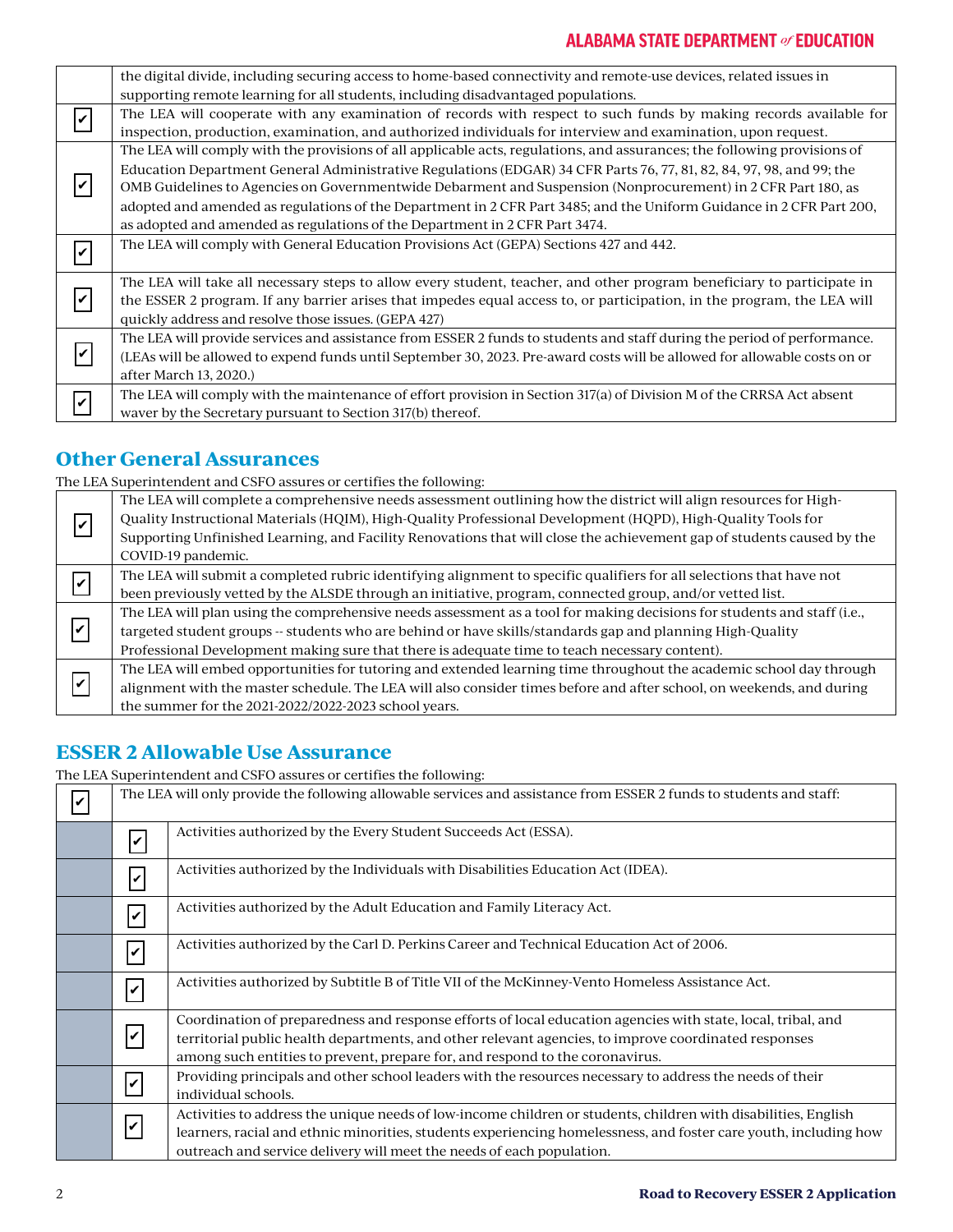#### **ALABAMA STATE DEPARTMENT of EDUCATION**

| $\boxed{\checkmark}$     | Developing and implementing procedures and systems to improve the preparedness and response efforts of local<br>educational agencies.                                                                                                                                                                                                                                                                 |  |  |  |  |  |
|--------------------------|-------------------------------------------------------------------------------------------------------------------------------------------------------------------------------------------------------------------------------------------------------------------------------------------------------------------------------------------------------------------------------------------------------|--|--|--|--|--|
| $\overline{\mathcal{V}}$ | Training and professional development for staff of the local educational agency on sanitation and minimizing<br>the spread of infectious diseases.                                                                                                                                                                                                                                                    |  |  |  |  |  |
| $\overline{\mathcal{V}}$ | Purchasing supplies to sanitize and clean the facilities of a local educational agency, including building operated<br>by such agency.                                                                                                                                                                                                                                                                |  |  |  |  |  |
| $\blacktriangledown$     | Planning for, coordinating, and implementing activities during long-term closures, including providing meals to<br>eligible students, providing technology for online learning to all students, providing guidance for carrying out<br>requirements under the IDEA and ensuring other educational services can continue to be provided consistent<br>with all federal, state, and local requirements. |  |  |  |  |  |
| $\mathbf{v}$             | Purchasing educational technology (including hardware, software, and connectivity) for students who are served<br>by the local educational agency that aids in regular and substantive educational interaction between students<br>and their classroom instructors, including low-income students and children with disabilities, which may<br>include assistive technology or adaptive equipment.    |  |  |  |  |  |
| $\overline{\mathcal{V}}$ | Providing mental health services and supports.                                                                                                                                                                                                                                                                                                                                                        |  |  |  |  |  |
| $\mathbf{v}$             | Planning and implementing activities related to summer learning and supplemental afterschool programs,<br>including providing classroom instruction or online learning during the summer months and addressing the<br>needs of low-income students, children with disabilities, English learners, migrant students, students<br>experiencing homelessness, and children in foster care.               |  |  |  |  |  |
| $\mathbf{v}$             | Addressing learning loss among students, including low-income students, children with disabilities, English<br>learners, racial and ethnic minorities, students experiencing homelessness, and children and youth in foster<br>care, of the local educational agency, including by:                                                                                                                   |  |  |  |  |  |
|                          | Administering and using high-quality assessments that are valid and reliable, to accurately assess<br>$\vert\mathbf{v}\vert$<br>students' academic progress and assist educators in meeting students' academic needs, including<br>through differentiated instruction.                                                                                                                                |  |  |  |  |  |
|                          | Implementing evidence-based activities to meet the comprehensive needs of students.<br>$\overline{\mathcal{C}}$                                                                                                                                                                                                                                                                                       |  |  |  |  |  |
|                          | Providing information and assistance to parents and families on how they can effectively support<br>$\overline{\mathbf{C}}$<br>students, including in a distance learning environment.                                                                                                                                                                                                                |  |  |  |  |  |
|                          | Tracking student attendance and improving student engagement in distance education.<br>$\overline{\mathcal{V}}$                                                                                                                                                                                                                                                                                       |  |  |  |  |  |
| $\mathbf{v}$             | School facility repairs and improvements to enable operation of schools to reduce risk of virus transmission and<br>exposure to environmental health hazards, and to support student health needs.                                                                                                                                                                                                    |  |  |  |  |  |
| $\mathbf{v}$             | Inspection, testing, maintenance, repair, replacement, and upgrade projects to improve the indoor air quality in<br>school facilities, including mechanical and non-mechanical heating, ventilation, and air conditioning systems,<br>filtering, purification and other air cleaning, fans, control systems, and window and door repair and<br>replacement.                                           |  |  |  |  |  |
| $\vert\mathbf{v}\vert$   | Other activities that are necessary to maintain the operation of and continuity of services in local educational<br>agencies and continuing to employ existing staff of the local educational agency.                                                                                                                                                                                                 |  |  |  |  |  |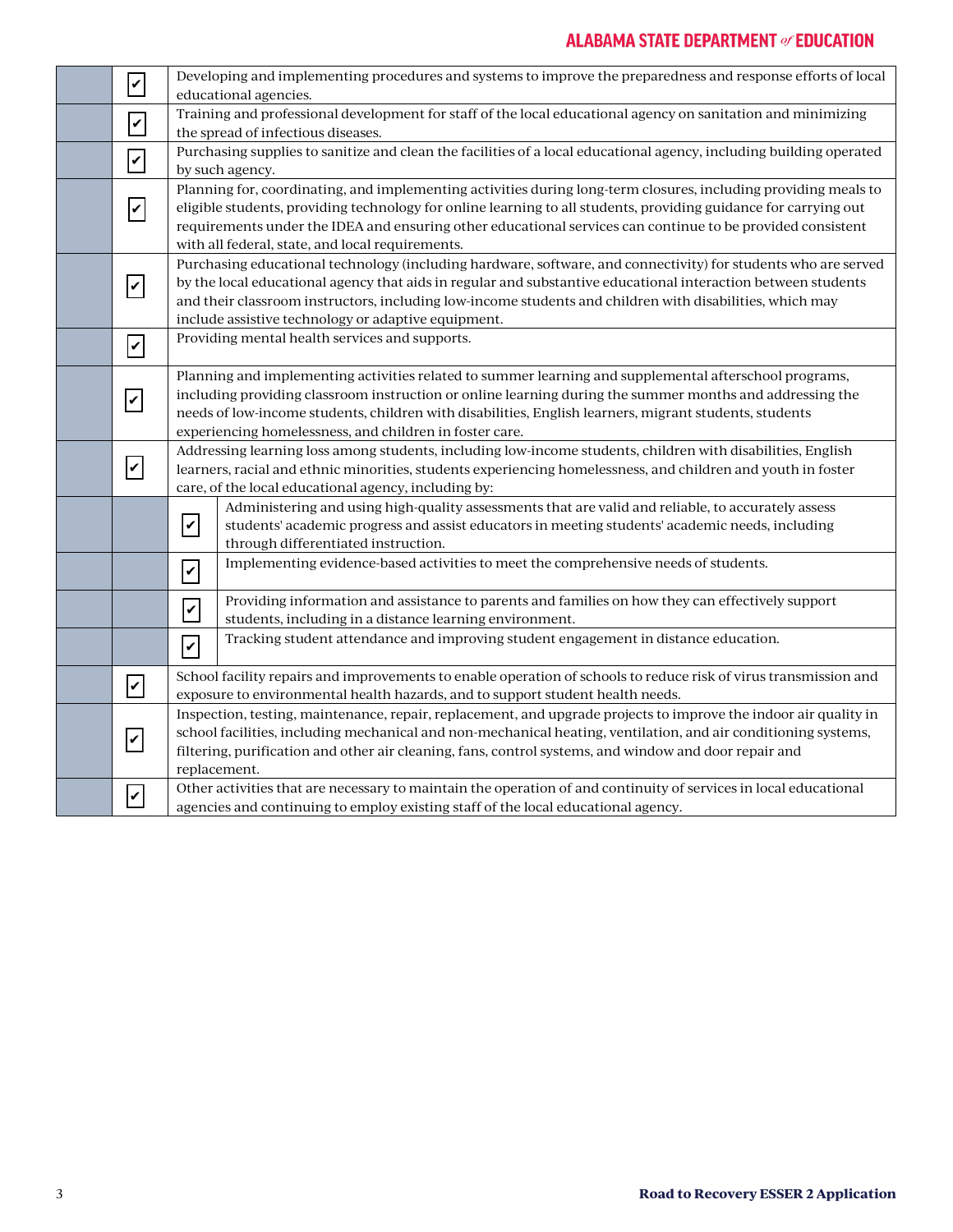## **BUDGET PART1 – STATEESSER 2 RESERVE**

#### **STATE ESSER 2 Reserve**

Each LEA has already received award letters indicating funds available through ESSER 1 and ESSER 2. Additionally, the ALSDE is making available a portion of its ESSER State Reserve Funds to every LEA funds for two purposes: (1) formative student assessment in Grades 4-8 for mathematics and reading at a rate of \$12 per student and (2) course of study professional development in Mathematics and English Language Arts.

| Category                                                                                                                                                                                                                                                                                                                                                                                                                                                                                                                                                                                                                                                               | <b>Total</b> |
|------------------------------------------------------------------------------------------------------------------------------------------------------------------------------------------------------------------------------------------------------------------------------------------------------------------------------------------------------------------------------------------------------------------------------------------------------------------------------------------------------------------------------------------------------------------------------------------------------------------------------------------------------------------------|--------------|
| <b>Course of Study ELA PD (pending adoption)</b> *: This allocation is being granted to each LEA to be used<br>for course of study PD directly aligned to 2021 Course of Study: English Language Arts. To be considered<br>high quality, the PD must provide training on the specific-grade and course-level standards, as well as<br>provide pedagogical connections for instruction.<br>Base allocations will be provided for:<br>A) Elementary Teachers (K-5) - \$400 for registration, materials, substitutes for follow-up trainings or PLCs.<br>B) Secondary Teachers (6-12) - \$1,050 for registration, materials, substitutes for follow-up trainings or PLCs. | \$44,900.00  |
| <b>Course of Study Math PD*:</b> This allocation is being granted to each LEA to be used for course of study PD<br>directly aligned to 2019 Course of Study: Mathematics. To be considered high-quality, the PD must provide<br>training on the specific-grade and-course level standards, learning progressions, as well as provide<br>pedagogical connections for instruction.<br>Base allocations will be provided for:<br>A) Elementary Teachers (K-5) - \$400 for registration, materials, substitutes for follow-up trainings or PLCs.<br>B) Secondary Teachers (6-12) - \$1,050 for registration, materials, substitutes for follow-up trainings or PLCs.       | \$44,900.00  |
| <b>Assessment Award for Grades 4-8**:</b> This allocation is being granted to extend each school's early reading<br>and math assessment system through Grade 8. The allocation will be \$12 per student based on each school's<br>2020-2021 ADM.                                                                                                                                                                                                                                                                                                                                                                                                                       | \$10,351.00  |

\*Various PD offerings have been designated as course of study professional development using an asterisk. If a district chooses to offer course of study PD not designated as approved in this plan, the district should complete and submit the PD rubric as evidence of high quality and aligned PD.

\*\*If choosing an assessment system not on the vetted list (Amplify, Curriculum Associates, iStation, NWEA, Pearson, Renaissance), districts should complete and submit the assessment rubric as evidence of high quality.

*Refer to Road to Recovery Consolidated Plan and ESSER 2 Application Guide and additional Resource Guide for assessment and course of study professional development that is presumed to be approved or for rubrics. Please remember to have your teachers register for selected training as soon as possible. Professional development training costs will be invoiced through individual LEAs.*

#### **State ESSER 2 Reserve allocations are attached to this application.**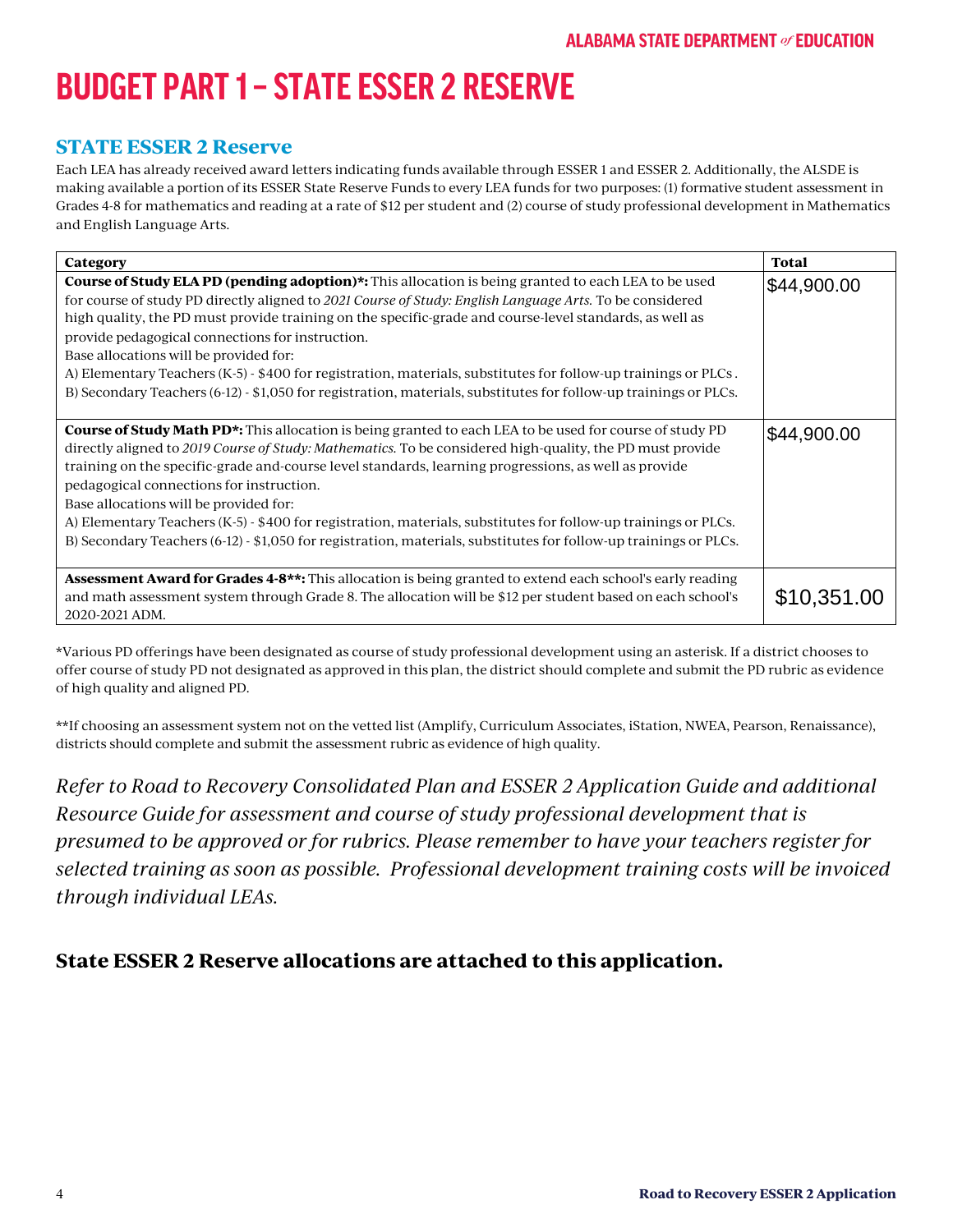# **Budget Part2 – LEA ESSER 2 Funds**

In building budgets, please keep in mind that federal funds should be utilized to supplement your state and local funds. The consolidated budget does not have to include state and local funds, but their availability and utilization should be considered the foundation for building academic recovery plans. Likewise, when considering facilities upgrades (e.g., improvements to nurses' stations), state and local funds including PSCA bond issue should be considered before utilizing limited federal resources.

### **BUDGET – HIGH-QUALITY INSTRUCTIONAL MATERIALS**

#### **English Language Arts – Curriculum**

List specific core instructional ELA curricula and materials that will be used in each grade band.

| <b>Grade Band</b>     | <b>ELA Curriculum Selection</b>                                             |
|-----------------------|-----------------------------------------------------------------------------|
| Pre-K (as applicable) |                                                                             |
| $K-2$                 | 2021-22 Wonders June 2022-2023 ELA Curricula & materials to be chosen       |
| $3-5$                 | 2021-22 Wonders June 2022-2023 ELA Curricula & materials to be chosen       |
| $6-8$                 | 2021-22 Prentice Hall June 2022-2023 ELA Curricula & materials to be chosen |
| $9-12$                | 2021-22 Prentice Hall June 2022-2023 ELA Curricula & materials to be chosen |
| Other                 | N/A                                                                         |

#### **English Language Arts – Funding**

|                                              |                                  |                          | <b>Funding Source</b>                             |                      |  |
|----------------------------------------------|----------------------------------|--------------------------|---------------------------------------------------|----------------------|--|
| Category                                     | <b>Description</b>               | <b>State/Local Funds</b> | <b>Other Federal Funds</b><br>(including ESSER 1) | <b>ESSER 2 Funds</b> |  |
| <b>Materials</b>                             | June 22-23 Curricula & materials | 167,310.00               | 75,669.09                                         | 61,777.91            |  |
| PD (Registration, etc.)                      | June 22-23 PD                    |                          |                                                   |                      |  |
| Subs and/or Stipends (if<br>not on contract) | June 22-23 Sub/stipends          |                          |                                                   |                      |  |
| Job-Embedded<br>Coaching Days/Supports       | June 22-23 Job Embedded Coaching |                          |                                                   |                      |  |
| Other                                        | N/A                              |                          |                                                   |                      |  |
| <b>Total Need for HQIM ELA</b>               |                                  |                          |                                                   | 61,777.91            |  |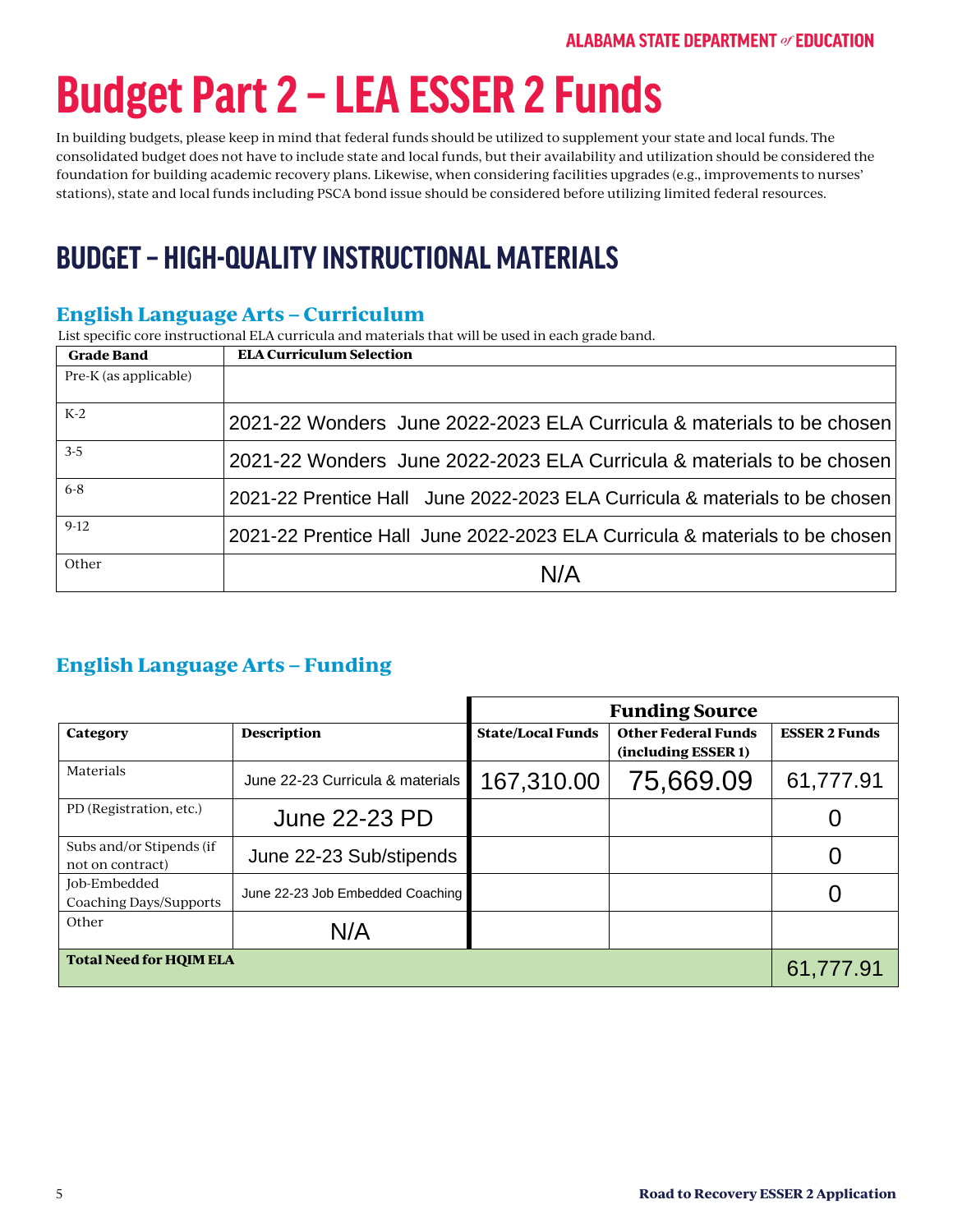### **BUDGET – HIGH-QUALITY INSTRUCTIONAL MATERIALS**

#### **Math – Curriculum**

List specific core instructional math curricula and materials that will be used in each grade band.

| <b>Grade Band</b>     | <b>Math Curriculum Selection</b>             |
|-----------------------|----------------------------------------------|
| Pre-K (as applicable) |                                              |
| $K-2$                 | Big Ideas by Cengage                         |
| $3-5$                 | Big Ideas by Cengage                         |
| $6 - 8$               | Big Ideas by Cengage                         |
| $9-12$                | Big Ideas by Cengage & Upper Level by Savvas |
| Other                 | N/A                                          |

#### **Math – Funding**

|                                               |                            | <b>Funding Source</b>    |                                                   |                      |
|-----------------------------------------------|----------------------------|--------------------------|---------------------------------------------------|----------------------|
| Category                                      | <b>Description</b>         | <b>State/Local Funds</b> | <b>Other Federal Funds</b><br>(including ESSER 1) | <b>ESSER 2 Funds</b> |
| Materials                                     | Textbooks **See Attachment | 173,119.00               |                                                   | 121,557.00           |
| PD (Registration, etc.)                       | <b>Teacher Training</b>    |                          |                                                   |                      |
| Subs and/or Stipends (if<br>not on contract)  | N/A                        |                          |                                                   |                      |
| Job-Embedded<br><b>Coaching Days/Supports</b> | N/A                        |                          |                                                   |                      |
| Other                                         | N/A                        |                          |                                                   |                      |
| <b>Total Need for HQIM Math</b>               |                            |                          |                                                   | 121,557.00           |

#### **Total Budget for High-Quality Instructional Materials**

|  |  | Total Estimated Budget Need for High-Quality Instructional Materials | 183,334.91 |
|--|--|----------------------------------------------------------------------|------------|
|  |  |                                                                      |            |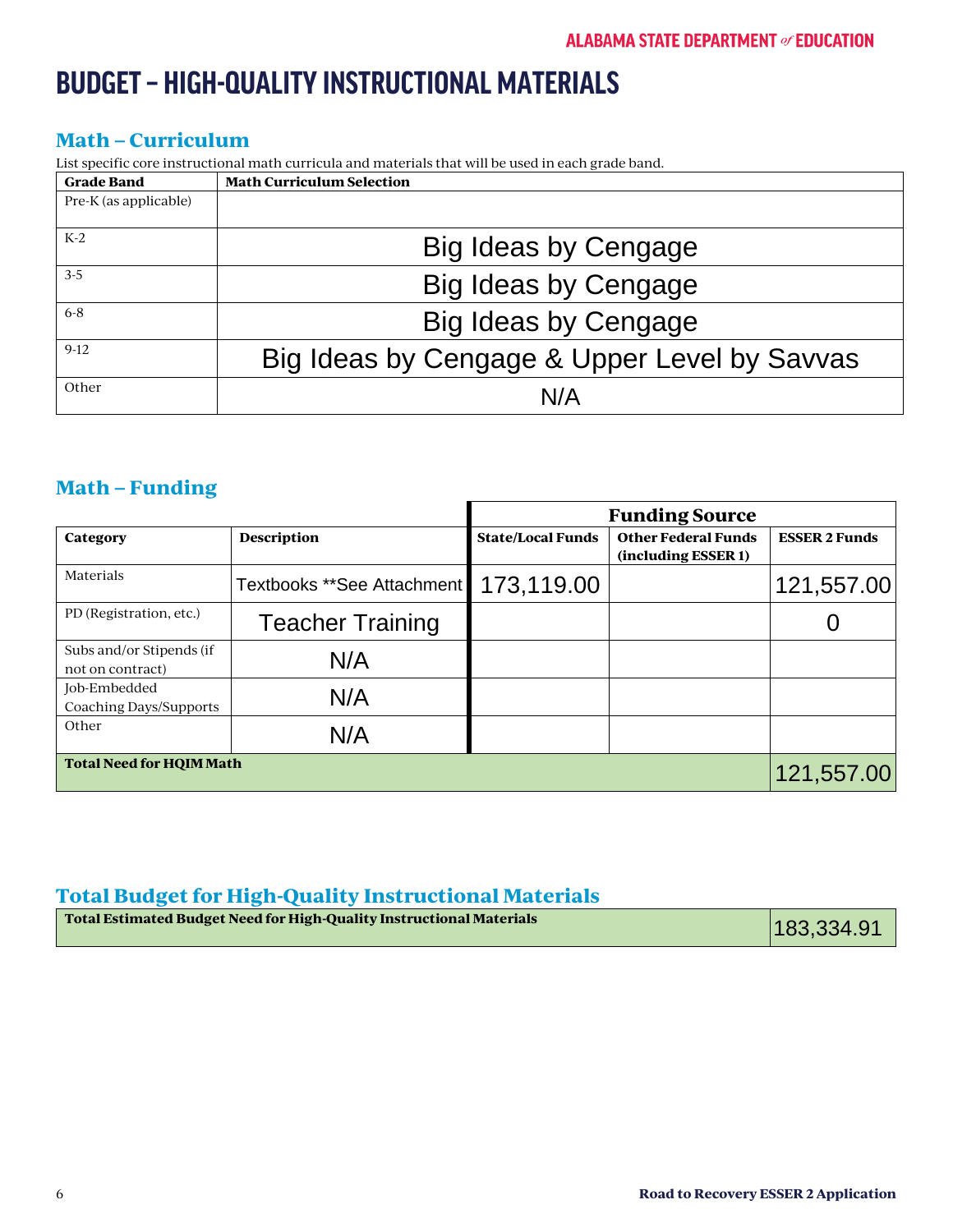### **BUDGET – HIGH-QUALITY PROFESSIONAL DEVELOPMENT**

When completing this section, prioritize PD aligned to state course of study and the needs you identified based on the data you gathered in the Needs Assessment Worksheet. Any topic with an \* denotes PD that is considered course of study PD.

#### **English Language Arts – HQPD Timeline**

| <b>PD Topics &amp; Partners</b>              | <b>Timeline to Offer PD</b>           |
|----------------------------------------------|---------------------------------------|
| ARI                                          | <b>Summer 2021- Fall 2023</b>         |
| Science of Reading                           | N/A                                   |
| <b>LETRS</b>                                 | <b>Summer 2021- Fall 2023</b>         |
| Neuhaus                                      | Summer 2021 - Fall 2023 in grades 4-8 |
| <b>MSLE</b>                                  | N/A                                   |
| Dyslexia Awareness                           | <b>Summer 2021- Fall 2023</b>         |
| K-5 ELA 2020 COS $-$ pending<br>$(ARI)^*$    | <b>Summer 2021- Fall 2023</b>         |
| 6-8 ELA E3 Training (A+ College<br>$Readv)*$ | <b>Summer 2021- Fall 2023</b>         |
| 9-12 ELA 2020 COS - $(ALSDE)*$               | <b>Summer 2021- Fall 2023</b>         |

alignment to the ALSDE rubrics to indicate effectiveness.

#### **English Language Arts – HQPD Funding**

|                                              |                    | <b>Funding Source</b>    |                                                   |                      |
|----------------------------------------------|--------------------|--------------------------|---------------------------------------------------|----------------------|
| Category                                     | <b>Description</b> | <b>State/Local Funds</b> | <b>Other Federal Funds</b><br>(including ESSER 1) | <b>ESSER 2 Funds</b> |
| Registration                                 | N/A                |                          |                                                   |                      |
| Subs and/or Stipends (if<br>not on contract) | N/A                |                          |                                                   |                      |
| Travel                                       | N/A                |                          |                                                   |                      |
| Follow-Up PD Days                            | N/A                |                          |                                                   |                      |
| Supplemental Materials<br>for Implementation | N/A                |                          |                                                   |                      |
| Job-Embedded                                 |                    |                          |                                                   |                      |
| <b>Coaching Days</b>                         | N/A                |                          |                                                   |                      |
| Other                                        | N/A                |                          |                                                   |                      |
| <b>Total Need for HQPD ELA</b>               |                    |                          |                                                   |                      |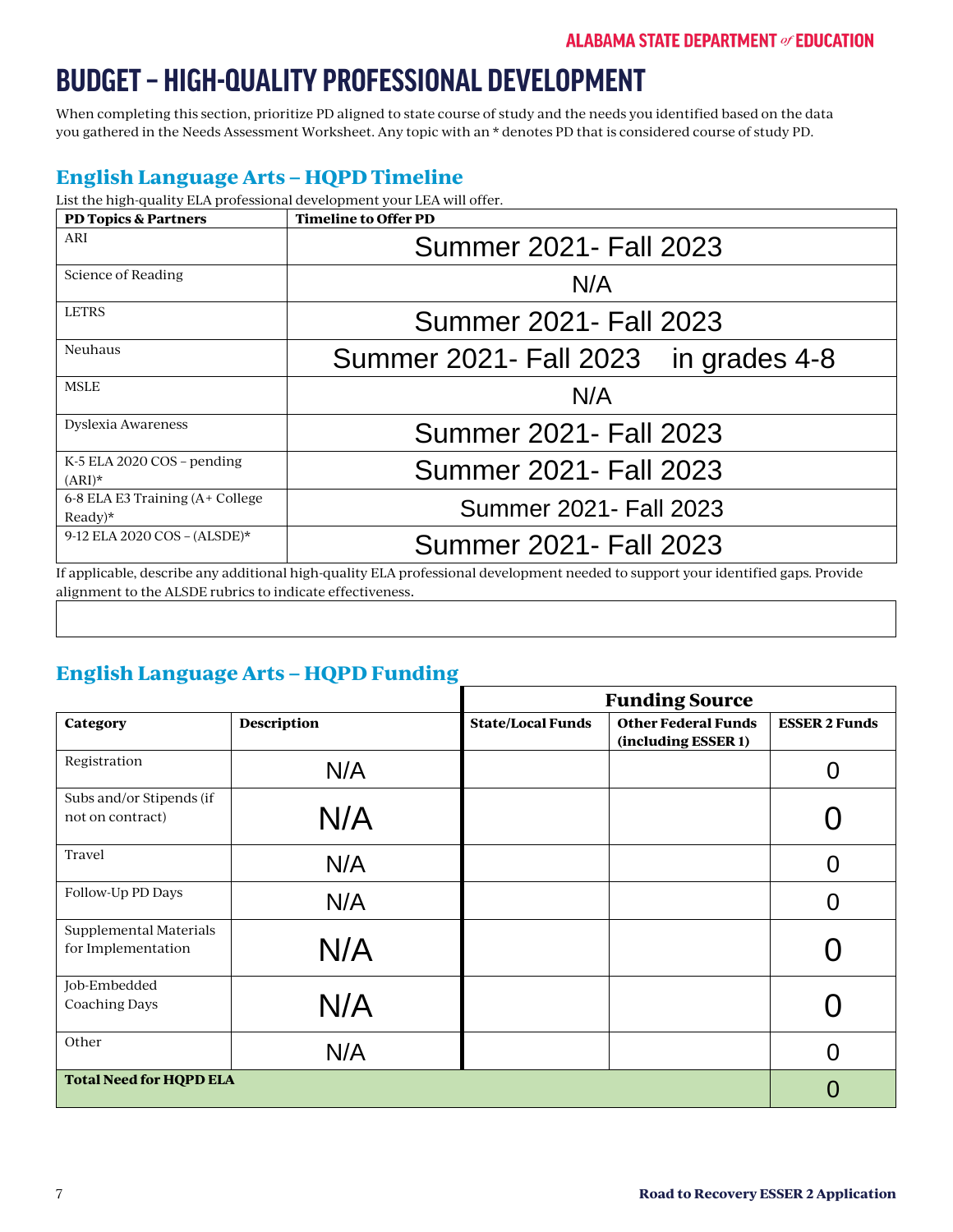### **BUDGET – HIGH-QUALITY PROFESSIONAL DEVELOPMENT**

#### **Math— HQPD Timeline**

List the high-quality math professional development your LEA will offer.

| <b>Timeline to Offer PD</b>                                                                                                                                              |
|--------------------------------------------------------------------------------------------------------------------------------------------------------------------------|
| <b>Summer 2021- Fall 2023</b>                                                                                                                                            |
|                                                                                                                                                                          |
| <b>Summer 2021 - Fall 2023</b>                                                                                                                                           |
|                                                                                                                                                                          |
| N/A                                                                                                                                                                      |
| N/A                                                                                                                                                                      |
|                                                                                                                                                                          |
| N/A                                                                                                                                                                      |
|                                                                                                                                                                          |
| <b>Summer 2021- Fall 2023</b>                                                                                                                                            |
|                                                                                                                                                                          |
| <b>Summer 2021- Fall 2023</b>                                                                                                                                            |
| N/A                                                                                                                                                                      |
| $\mathcal{D}$ controlled controlled and alternative controlled and $\mathcal{L}$ controlled and controlled and controlled and $\mathcal{D}$ controlled and $\mathcal{D}$ |

If applicable, describe any additional high-quality Math professional development needed to support your identified gaps. Provide alignment to the ALSDE rubrics to indicate effectiveness.

#### **Math— HQPD Funding**

|                                              |                    | <b>Funding Source</b>    |                                                   |                      |
|----------------------------------------------|--------------------|--------------------------|---------------------------------------------------|----------------------|
| Category                                     | <b>Description</b> | <b>State/Local Funds</b> | <b>Other Federal Funds</b><br>(including ESSER 1) | <b>ESSER 2 Funds</b> |
| Registration                                 | N/A                |                          |                                                   |                      |
| Subs and/or Stipends (if<br>not on contract) | N/A                |                          |                                                   |                      |
| Travel                                       | N/A                |                          |                                                   |                      |
| Follow-Up PD Days                            | N/A                |                          |                                                   |                      |
| Supplemental Materials<br>for Implementation | N/A                |                          |                                                   |                      |
| Job-Embedded<br><b>Coaching Days</b>         | N/A                |                          |                                                   |                      |
| Other                                        | N/A                |                          |                                                   |                      |
| <b>Total Need for HQPD Math</b>              |                    |                          |                                                   |                      |

#### **Total Budget for High-Quality Professional Development**

**Total Estimated Budget Need for High-Quality Professional Development**

 $\overline{0}$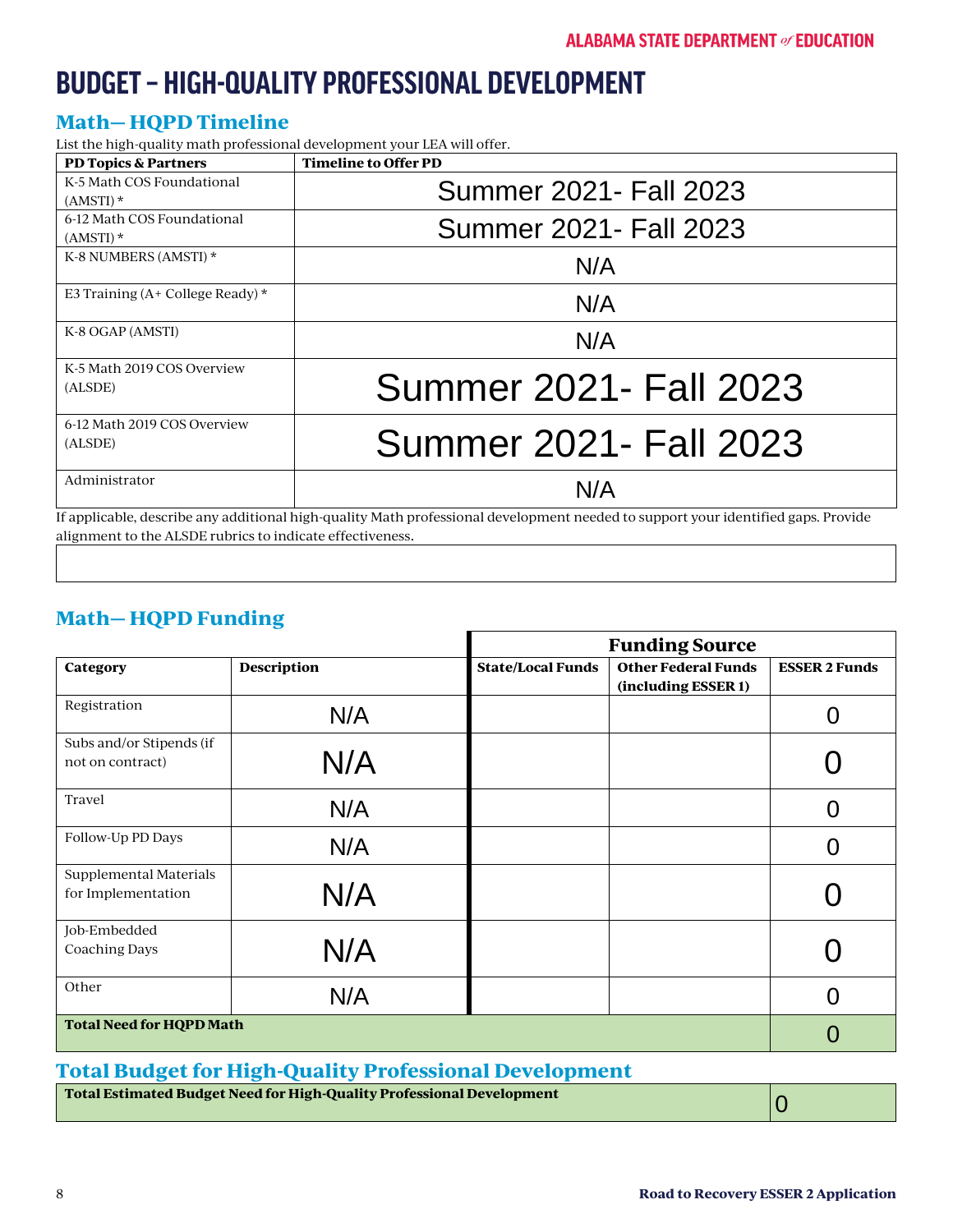High-Quality Tools for Supporting Unfinished Learning Supports

#### **Assessments, Inclusive of Screeners**

Which assessments (formative, diagnostic, interim, etc.), inclusive of screeners will be used in each category?

|                                                               |                                                           |                          | <b>Funding Source</b>                             |                        |
|---------------------------------------------------------------|-----------------------------------------------------------|--------------------------|---------------------------------------------------|------------------------|
| Category                                                      | <b>Assessment Selection &amp; Description</b>             | <b>State/Local Funds</b> | <b>Other Federal Funds</b><br>(including ESSER 1) | <b>ESSER 2 Funds</b>   |
| Readiness                                                     | <b>AlaKids - New Teachers</b>                             |                          |                                                   | O                      |
| K-3 Vetted Reading<br>Assessment-<br>Additional<br>components | Amplify- no cost<br><i><b>*STAR 360</b></i>               |                          |                                                   | 36,297.00              |
| K-3 Vetted Math<br>Assessment-<br>Additional<br>components    | <i><b>*STAR 360</b></i>                                   |                          |                                                   | See above<br>for total |
| Dyslexia                                                      | Amplify                                                   |                          |                                                   | 0                      |
| Interim<br>Assessments                                        | *STAR 360, Amplify & IXL                                  |                          |                                                   | see above for total    |
| <b>CTE CRI Pre-</b><br><b>Assessments</b>                     | N/A                                                       |                          |                                                   | ( )                    |
| <b>Health Wellness</b>                                        | N/A                                                       |                          |                                                   | 0                      |
| Social/Emotional/<br>Behavioral                               | N/A                                                       |                          |                                                   | $\mathbf{\Omega}$      |
| SEL                                                           | N/A                                                       |                          |                                                   | 0                      |
| Other                                                         | Freckle-Renaissance                                       |                          |                                                   | 16,260.00              |
|                                                               | <b>Total Need for Assessments, Inclusive of Screeners</b> |                          |                                                   | 52,557.00              |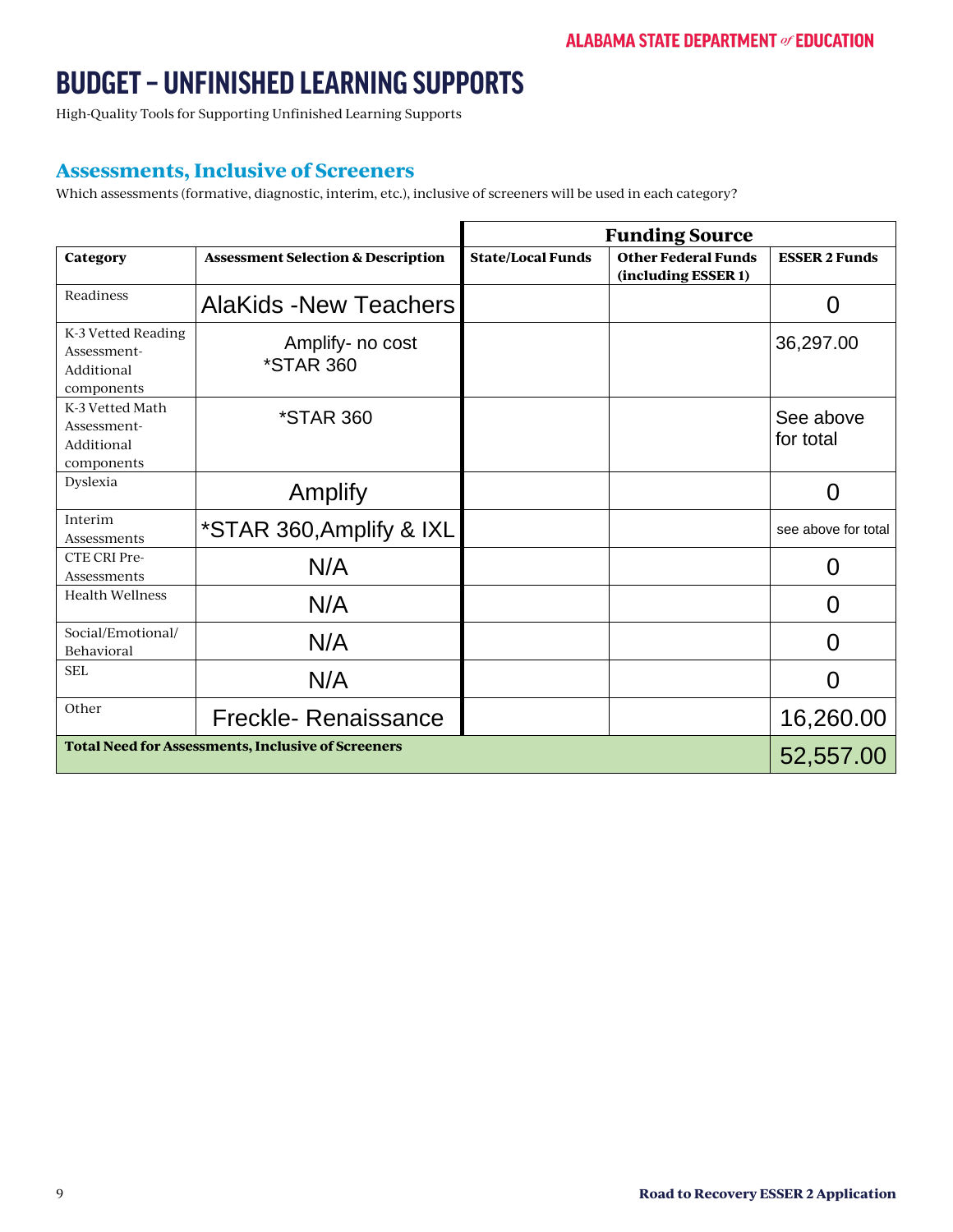#### **Transitions**

Which transitions for subject and or skills readiness will be used for each? Refer to Road to Recovery Additional Resource Guide for specific descriptions.

|                                      |                    |                          | <b>Funding Source</b>                             |                      |  |
|--------------------------------------|--------------------|--------------------------|---------------------------------------------------|----------------------|--|
| Category                             | <b>Description</b> | <b>State/Local Funds</b> | <b>Other Federal Funds</b><br>(including ESSER 1) | <b>ESSER 2 Funds</b> |  |
| Early Years (K-1<br>Transition)      | N/A                |                          |                                                   |                      |  |
| Elementary to<br>Middle              | N/A                |                          |                                                   |                      |  |
| Middle to High                       | N/A                |                          |                                                   |                      |  |
| Beyond High<br>School                | N/A                |                          |                                                   |                      |  |
| <b>SPED Transitional</b><br>Services | N/A                |                          |                                                   |                      |  |
| Other                                | N/A                |                          |                                                   |                      |  |
| Other                                | N/A                |                          |                                                   |                      |  |
| <b>Total Need for Transitions</b>    |                    |                          |                                                   |                      |  |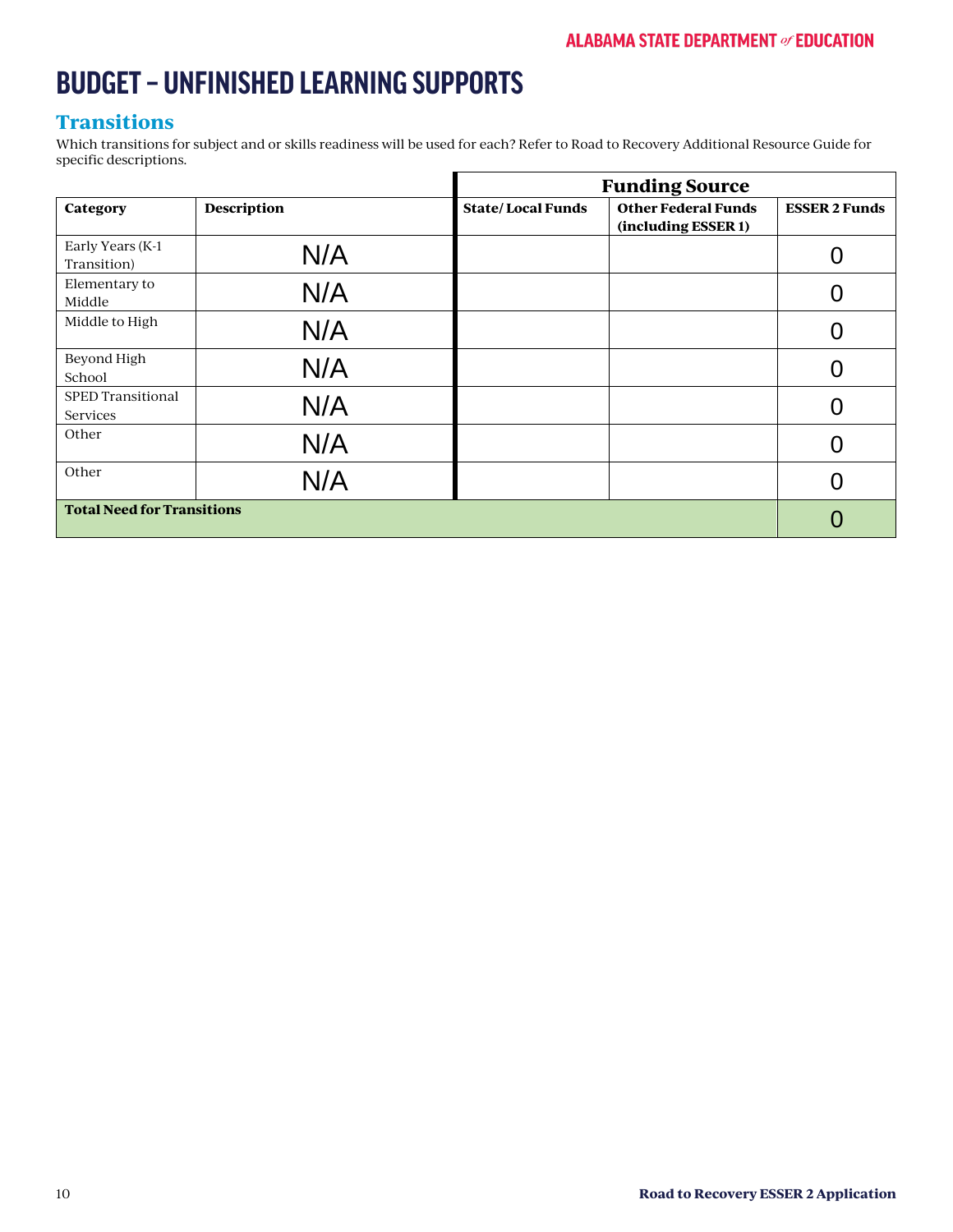#### **Remediation/Intervention Programs**

Describe remediation/intervention strategies and/or programs that will be used. When calculating costs, consider salaries, supplies, transportation, and so on. Refer to Road to Recovery Additional Resource Guide for specific descriptions.

|                                                   |                                                         |                          | <b>Funding Source</b>                             |                      |
|---------------------------------------------------|---------------------------------------------------------|--------------------------|---------------------------------------------------|----------------------|
| Category                                          | <b>Description</b>                                      | <b>State/Local Funds</b> | <b>Other Federal Funds</b><br>(including ESSER 1) | <b>ESSER 2 Funds</b> |
| High-Dosage<br>Tutoring                           | N/A                                                     |                          |                                                   | 0                    |
| <b>Bridge Courses</b><br>(K/1, Algebra,<br>other) | Alg.1 Bridge ** See Attachment                          |                          |                                                   | 4,324.00             |
| Mini-Learning<br><b>Blast</b>                     | N/A                                                     |                          |                                                   | 0                    |
| Traditional<br>Summer School                      | Instructional/Enrichment ** See attachment              |                          |                                                   | 43,952.00            |
| <b>Summer Reading</b><br>Camps/ASAP               | Instructional/Enrichment ** See attachment              |                          |                                                   | 30,101.00            |
| Summer Math<br>Camps                              | N/A                                                     |                          |                                                   | 0                    |
| <b>CTE Enrichment</b><br>Camps                    | N/A                                                     |                          |                                                   | 0                    |
| <b>ACCESS Virtual</b><br>Learning                 | Instructional/Enrichment ** See attachment              |                          |                                                   | 63,352.00            |
| Credit Recovery<br>Options                        | N/A                                                     |                          |                                                   | O                    |
| <b>Extended School</b><br>Year (ESY)              | N/A                                                     |                          |                                                   |                      |
| <b>School Nurses</b>                              | **See attachment                                        |                          |                                                   | 480,490.00           |
| Other                                             | N/A                                                     |                          |                                                   | 0                    |
|                                                   | <b>Total Need for Remediation/Intervention Programs</b> |                          |                                                   | 622,219.00           |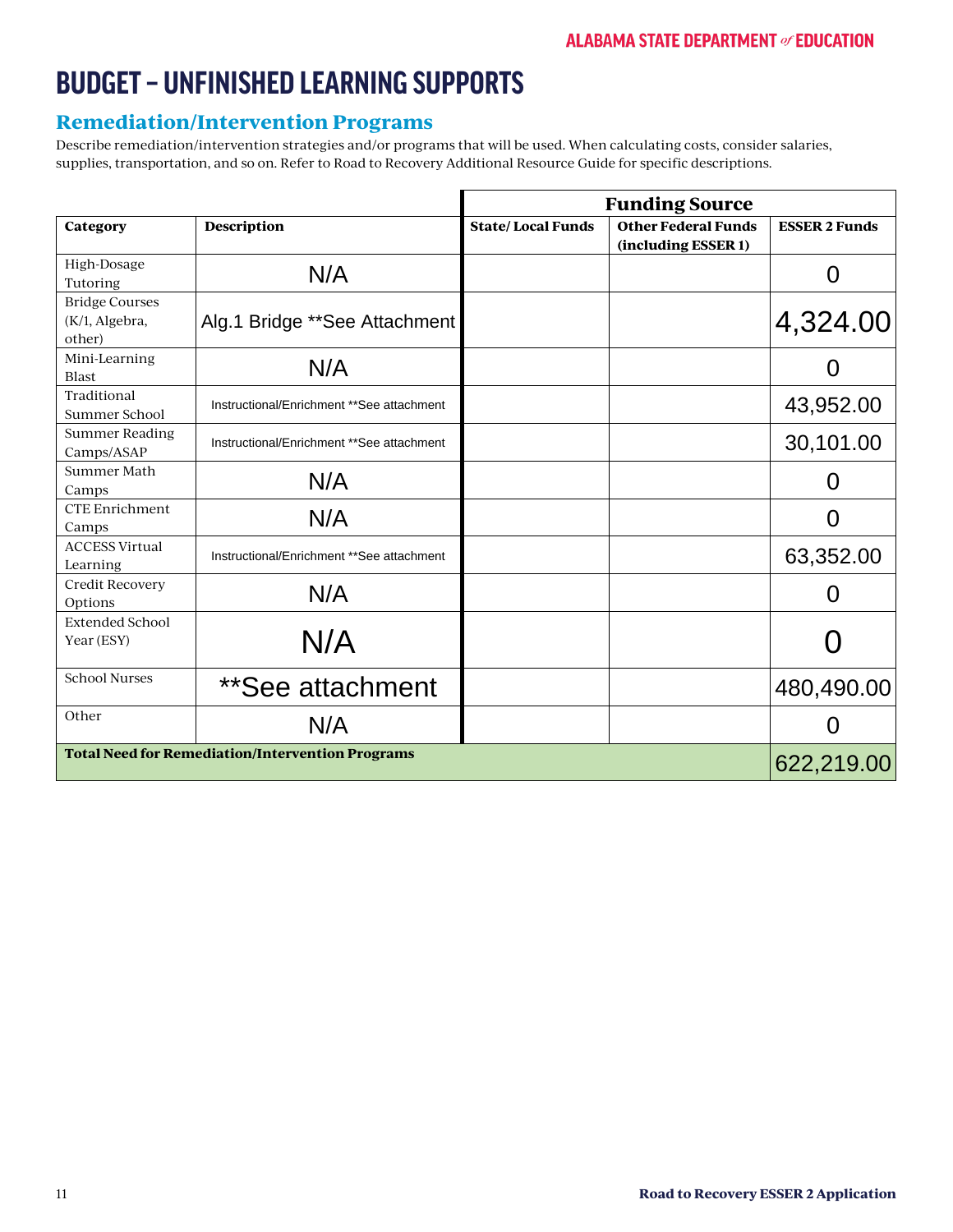#### **Family Support Resources**

Describe resources/programs to engage families in supporting recovery. Refer to Road to Recovery Additional Resource Guide for

| specific descriptions.                                    |                                                | <b>Funding Source</b>    |                                                   |                      |
|-----------------------------------------------------------|------------------------------------------------|--------------------------|---------------------------------------------------|----------------------|
| Category                                                  | <b>Description</b>                             | <b>State/Local Funds</b> | <b>Other Federal Funds</b><br>(including ESSER 1) | <b>ESSER 2 Funds</b> |
| Communication<br>Tools                                    | N/A                                            |                          |                                                   |                      |
| Homework Hotline                                          | N/A                                            |                          |                                                   |                      |
| "On Call" Staff for<br>Family Tech/other<br>Issues        | N/A                                            |                          |                                                   |                      |
| Develop/Print<br>Periodic Family<br><b>Success Guides</b> | N/A                                            |                          |                                                   |                      |
| Other                                                     | Provide School Supplies ** See Attachment      |                          |                                                   | 334,500.00           |
| Other                                                     | N/A                                            |                          |                                                   |                      |
|                                                           | <b>Total Need for Family Support Resources</b> |                          |                                                   | 334,500.00           |

#### **Other Tools Supporting Unfinished Learning**

Describe other tools for supporting unfinished learning.

|          |                                                                  |                             | <b>Funding Source</b>                             |                      |
|----------|------------------------------------------------------------------|-----------------------------|---------------------------------------------------|----------------------|
| Category | <b>Description</b>                                               | <b>State or Local Funds</b> | <b>Other Federal Funds</b><br>(including ESSER 1) | <b>ESSER 2 Funds</b> |
| Other    | Additional Teacher Units ** See Attachment                       |                             |                                                   | 1,394,902.00         |
| Other    | Additional SpEd Units ** See Attachment                          |                             |                                                   | 1,107,750.00         |
| Other    | Mental Health Coor, **See Attachment                             |                             |                                                   | 153,790.00           |
| Other    | Computer Tech ** See Attachment                                  |                             |                                                   | 115,336.00           |
| Other    | <b>ESSER Coor. ** See Attachment</b>                             |                             |                                                   | 217,574.00           |
| Other    | Software/License *** See Attachement                             |                             |                                                   | 96,070.00            |
|          | <b>Total Need for Other Tools Supporting Unfinished Learning</b> |                             |                                                   | 3,085,422.00         |

#### **Total Budget for Unfinished Learning**

| Total Estimated Budget Need for Supporting Unfinished Learning | 4,094,698.00 |
|----------------------------------------------------------------|--------------|
|                                                                |              |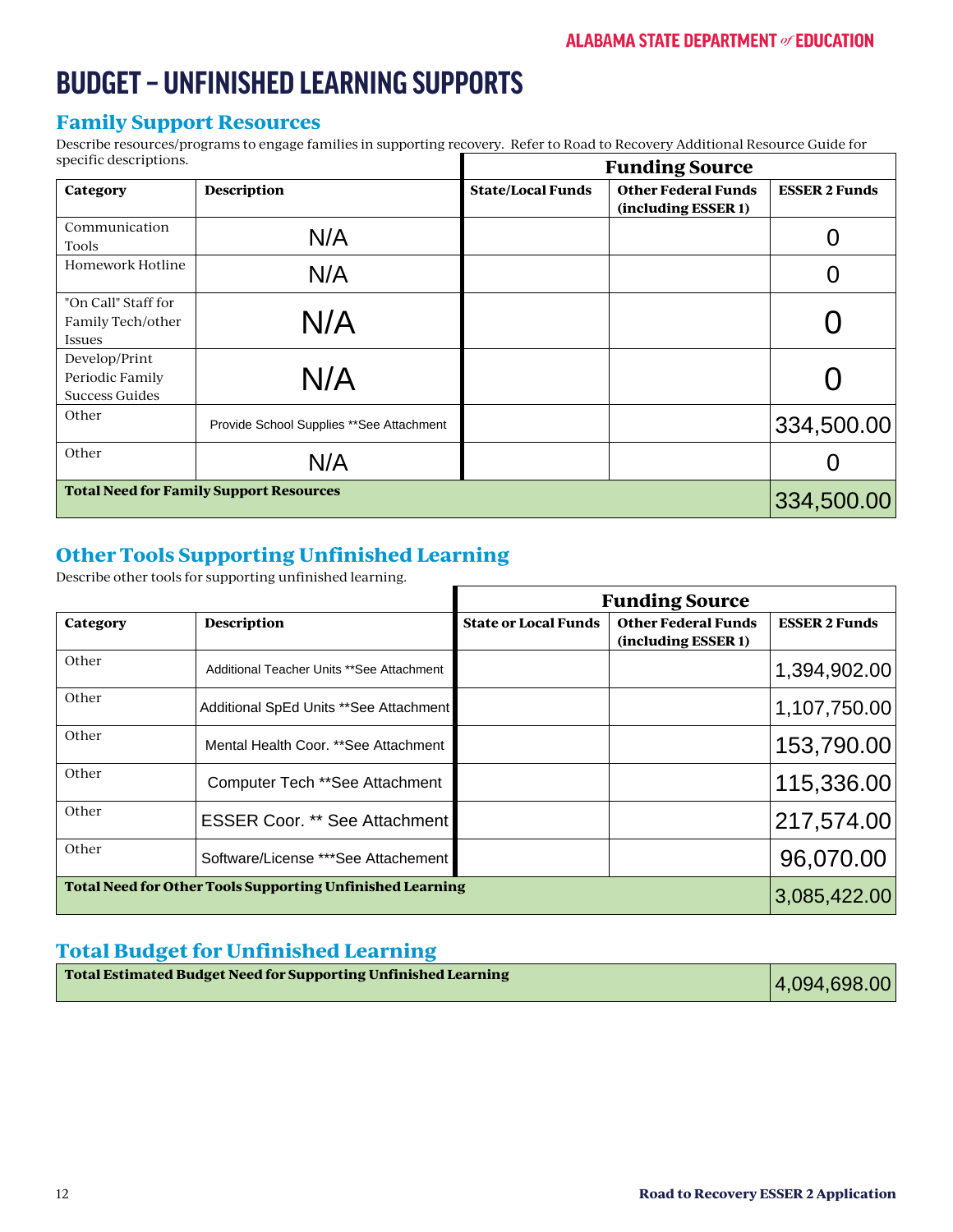### **BUDGET – FACILITIES**

#### **Facility Renovations**

Describe facility needs that are directly aligned to improving the quality of your classroom environments impacted as a result of this pandemic.

|                                       |                                                             | <b>Funding Source</b>       |                                                   |                      |
|---------------------------------------|-------------------------------------------------------------|-----------------------------|---------------------------------------------------|----------------------|
| Category                              | <b>Description</b>                                          | <b>State or Local Funds</b> | <b>Other Federal Funds</b><br>(including ESSER 1) | <b>ESSER 2 Funds</b> |
| <b>HVAC</b>                           | N/A                                                         |                             |                                                   |                      |
| Windows                               | N/A                                                         |                             |                                                   |                      |
| Air Quality                           | N/A                                                         |                             |                                                   |                      |
| CTE Lab<br>Ventilation/Air<br>Quality | N/A                                                         |                             |                                                   |                      |
| PPE & Supplies                        | N/A                                                         |                             |                                                   |                      |
| Custodial                             | N/A                                                         |                             |                                                   |                      |
| <b>Staffing</b>                       | Facilities Coor. * See Attachment                           |                             |                                                   | 96,109.00            |
| Other                                 | Indirect Cost 1.69%                                         |                             |                                                   | 75,669.09            |
| Other                                 | Bookkeeper *See Attachment                                  |                             |                                                   | 103,319.00           |
|                                       | <b>Total estimated Budget Need for Facility Renovations</b> |                             |                                                   | 275,097.09           |